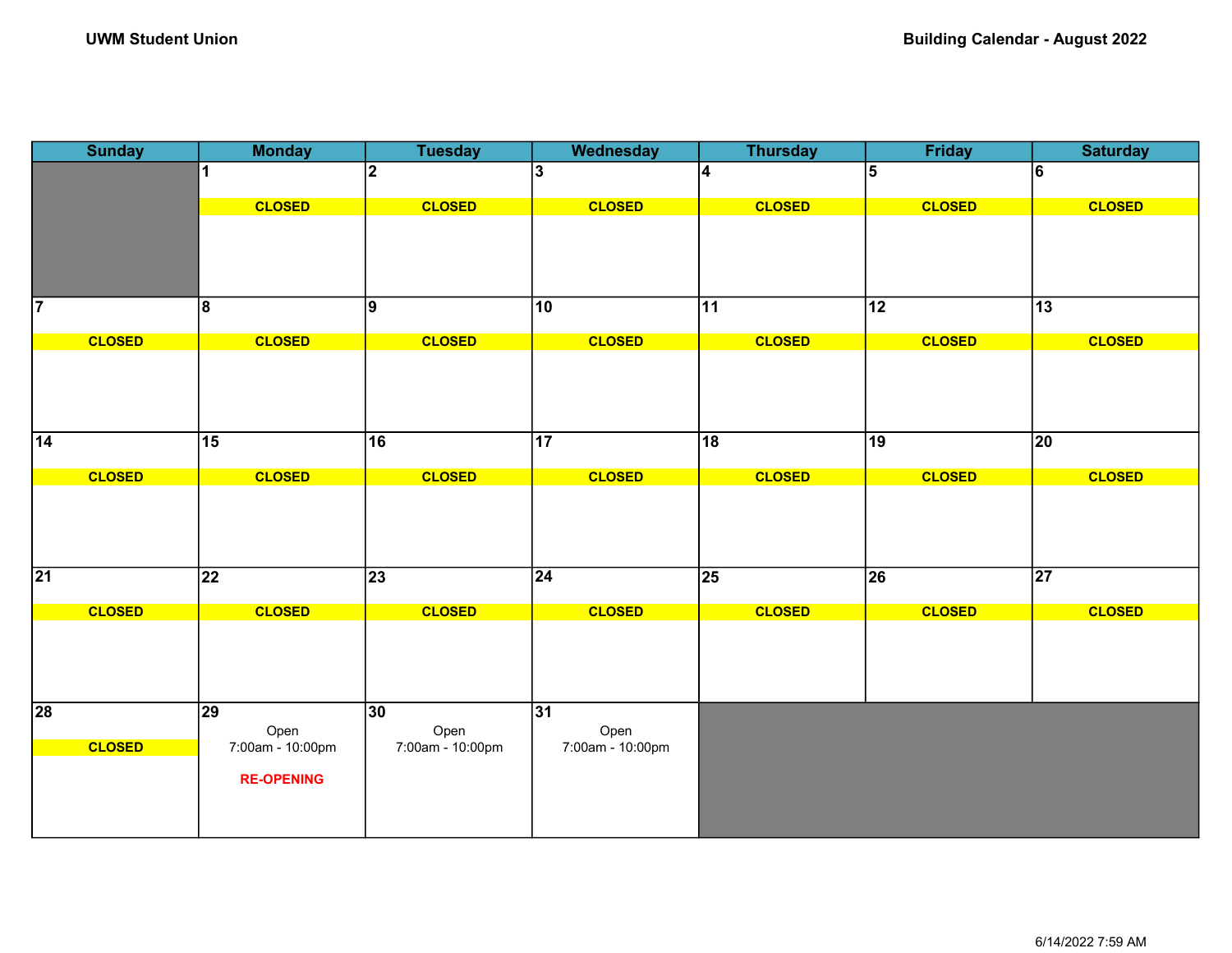| <b>Sunday</b>                                       | <b>Monday</b>                                     | <b>Tuesday</b>                                                 | Wednesday                      | <b>Thursday</b>               | <b>Friday</b>                  | <b>Saturday</b>                |
|-----------------------------------------------------|---------------------------------------------------|----------------------------------------------------------------|--------------------------------|-------------------------------|--------------------------------|--------------------------------|
|                                                     |                                                   |                                                                |                                | 1<br>Open<br>7:00am - 10:00pm | 2 <br>Open<br>7:00am - 10:00pm | 3<br>Open<br>7:00am - 10:00pm  |
| $\overline{\mathbf{4}}$<br>Open<br>9:00am - 10:00pm | 5<br>Open<br>7:00am - 10:00pm<br><b>LABOR DAY</b> | 6<br>Open<br>7:00am - 10:00pm<br><b>First Day of Fall Term</b> | 17<br>Open<br>7:00am - 10:00pm | 8<br>Open<br>7:00am - 10:00pm | 9<br>Open<br>7:00am - 10:00pm  | 10<br>Open<br>7:00am - 10:00pm |
| $\overline{11}$                                     | $\overline{12}$                                   | 13                                                             | 14                             | 15                            | 16                             | $\overline{17}$                |
| Open                                                | Open                                              | Open                                                           | Open                           | Open                          | Open                           | Open                           |
| 9:00am - 10:00pm                                    | 7:00am - 10:00pm                                  | 7:00am - 10:00pm                                               | 7:00am - 10:00pm               | 7:00am - 10:00pm              | 7:00am - 10:00pm               | 7:00am - 10:00pm               |
| $\overline{18}$                                     | 19                                                | 20                                                             | $\overline{21}$                | 22                            | 23                             | 24                             |
| Open                                                | Open                                              | Open                                                           | Open                           | Open                          | Open                           | Open                           |
| 9:00am - 10:00pm                                    | 7:00am - 10:00pm                                  | 7:00am - 10:00pm                                               | 7:00am - 10:00pm               | 7:00am - 10:00pm              | 7:00am - 10:00pm               | 7:00am - 10:00pm               |
| $\overline{25}$                                     | $\overline{26}$                                   | $\overline{27}$                                                | 28                             | $\overline{29}$               | $\overline{30}$                |                                |
| Open                                                | Open                                              | Open                                                           | Open                           | Open                          | Open                           |                                |
| 9:00am - 10:00pm                                    | 7:00am - 10:00pm                                  | 7:00am - 10:00pm                                               | 7:00am - 10:00pm               | 7:00am - 10:00pm              | 7:00am - 10:00pm               |                                |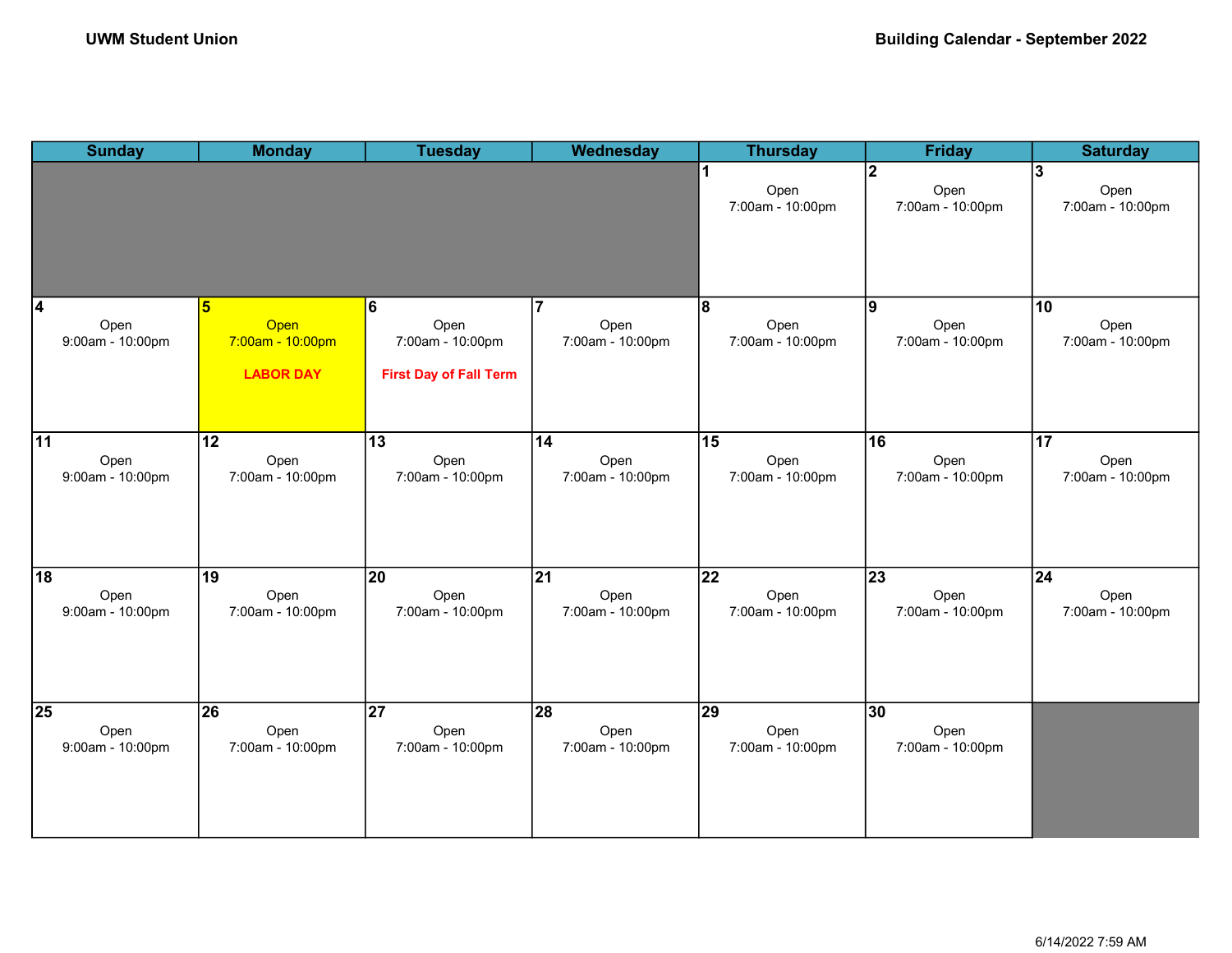## UWM Student Union Building Calendar - October 2022

| <b>Sunday</b>                  | <b>Monday</b>                   | <b>Tuesday</b>   | <b>Wednesday</b> | <b>Thursday</b>  | <b>Friday</b>    | <b>Saturday</b>               |
|--------------------------------|---------------------------------|------------------|------------------|------------------|------------------|-------------------------------|
|                                |                                 |                  |                  |                  |                  | 1<br>Open<br>7:00am - 12:00am |
| 2                              | 3                               | 4                | 5                | 6                | 7                | 8                             |
| Open                           | Open                            | Open             | Open             | Open             | Open             | Open                          |
| 9:00am - 10:00pm               | 7:00am - 10:00pm                | 7:00am - 10:00pm | 7:00am - 10:00pm | 7:00am - 10:00pm | 7:00am - 10:00pm | 7:00am - 10:00pm              |
| 9                              | $\overline{10}$                 | $\overline{11}$  | $\overline{12}$  | 13               | 14               | $\overline{15}$               |
| Open                           | Open                            | Open             | Open             | Open             | Open             | Open                          |
| 9:00am - 10:00pm               | 7:00am - 10:00pm                | 7:00am - 10:00pm | 7:00am - 10:00pm | 7:00am - 10:00pm | 7:00am - 10:00pm | 7:00am - 10:00pm              |
| 16                             | 17                              | 18               | 19               | 20               | 21               | 22                            |
| Open                           | Open                            | Open             | Open             | Open             | Open             | Open                          |
| 9:00am - 10:00pm               | 7:00am - 10:00pm                | 7:00am - 10:00pm | 7:00am - 10:00pm | 7:00am - 10:00pm | 7:00am - 10:00pm | 7:00am - 10:00pm              |
| 23                             | 24                              | 25               | $\overline{26}$  | $\overline{27}$  | $\overline{28}$  | $\overline{29}$               |
| Open                           | Open                            | Open             | Open             | Open             | Open             | Open                          |
| 9:00am - 10:00pm               | 7:00am - 10:00pm                | 7:00am - 10:00pm | 7:00am - 10:00pm | 7:00am - 10:00pm | 7:00am - 10:00pm | 7:00am - 10:00pm              |
| 30<br>Open<br>9:00am - 10:00pm | 31 <br>Open<br>7:00am - 10:00pm |                  |                  |                  |                  |                               |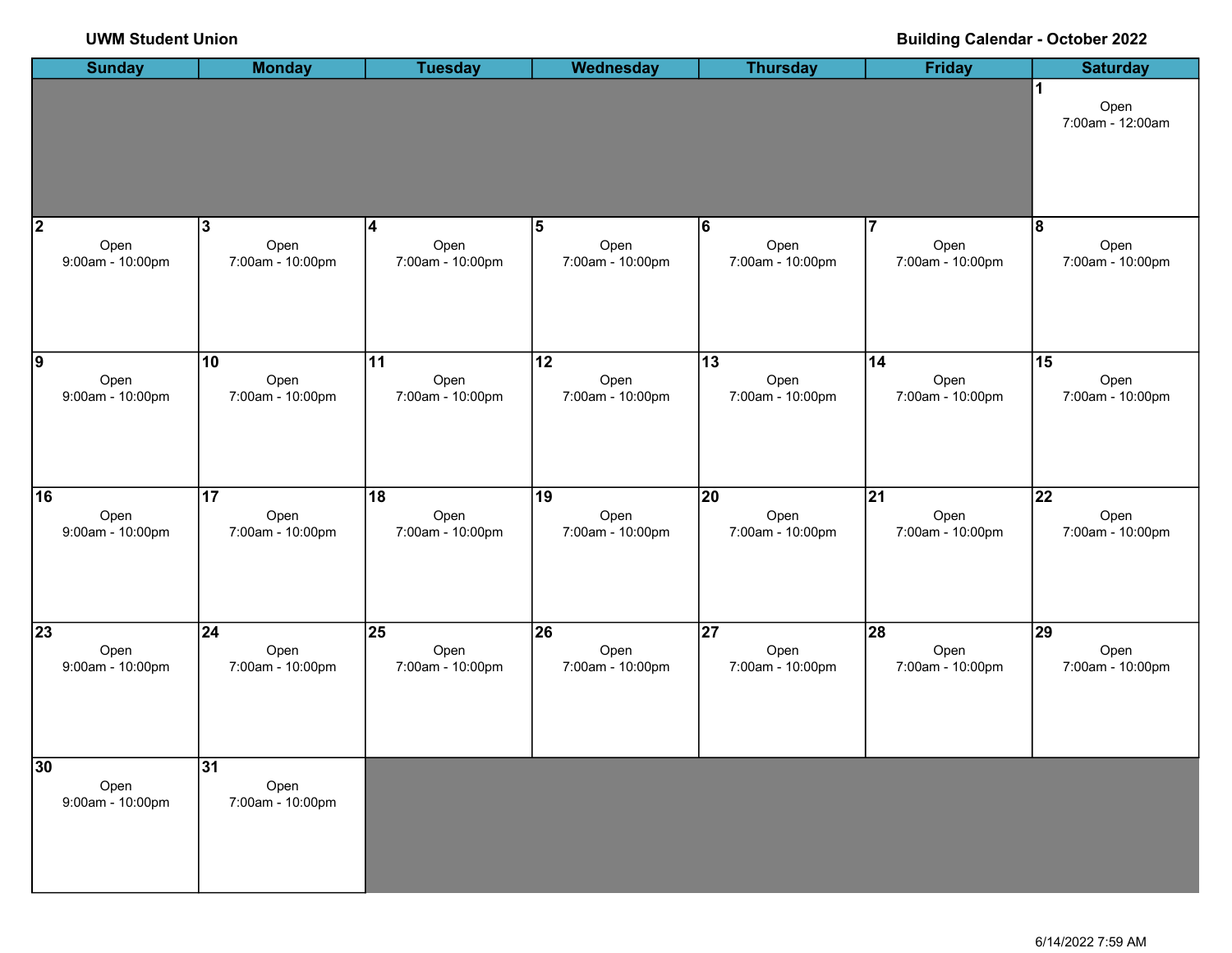| <b>Sunday</b>                               | <b>Monday</b>                               | <b>Tuesday</b>                              | <b>Wednesday</b>                                                                 | <b>Thursday</b>                                                                     | <b>Friday</b>                                                                    | <b>Saturday</b>                                                                     |
|---------------------------------------------|---------------------------------------------|---------------------------------------------|----------------------------------------------------------------------------------|-------------------------------------------------------------------------------------|----------------------------------------------------------------------------------|-------------------------------------------------------------------------------------|
|                                             |                                             | Open<br>7:00am - 10:00pm                    | 2<br>Open<br>7:00am - 10:00pm                                                    | Ι3<br>Open<br>7:00am - 10:00pm                                                      | 4<br>Open<br>7:00am - 10:00pm                                                    | 5<br>Open<br>7:00am - 10:00pm                                                       |
| 6<br>Open<br>9:00am - 10:00pm               | Open<br>7:00am - 10:00pm                    | 8<br>Open<br>7:00am - 10:00pm               | 9<br>Open<br>7:00am - 10:00pm                                                    | 10<br>Open<br>7:00am - 10:00pm                                                      | 11<br>Open<br>7:00am - 10:00pm                                                   | $\overline{12}$<br>Open<br>7:00am - 10:00pm                                         |
| 13<br>Open<br>9:00am - 10:00pm              | $\overline{14}$<br>Open<br>7:00am - 10:00pm | 15<br>Open<br>7:00am - 10:00pm              | $\overline{16}$<br>Open<br>7:00am - 10:00pm                                      | $\overline{17}$<br>Open<br>7:00am - 10:00pm                                         | $\overline{18}$<br>Open<br>7:00am - 10:00pm                                      | 19<br>Open<br>7:00am - 10:00pm                                                      |
| 20<br>Open<br>9:00am - 10:00pm              | $ 21\rangle$<br>Open<br>7:00am - 10:00pm    | 22<br>Open<br>7:00am - 10:00pm              | 23<br>Open<br>7:00am - 6:00pm<br><b>Thanksgiving Recess</b><br><b>No Classes</b> | $\overline{24}$<br><b>CLOSED</b><br><b>Thanksgiving Recess</b><br><b>No Classes</b> | 25<br>Open<br>7:00am - 6:00pm<br><b>Thanksgiving Recess</b><br><b>No Classes</b> | $\overline{26}$<br><b>CLOSED</b><br><b>Thanksgiving Recess</b><br><b>No Classes</b> |
| $\overline{27}$<br>Open<br>9:00am - 10:00pm | $\overline{28}$<br>Open<br>7:00am - 10:00pm | $\overline{29}$<br>Open<br>7:00am - 10:00pm | 30<br>Open<br>7:00am - 10:00pm                                                   |                                                                                     |                                                                                  |                                                                                     |